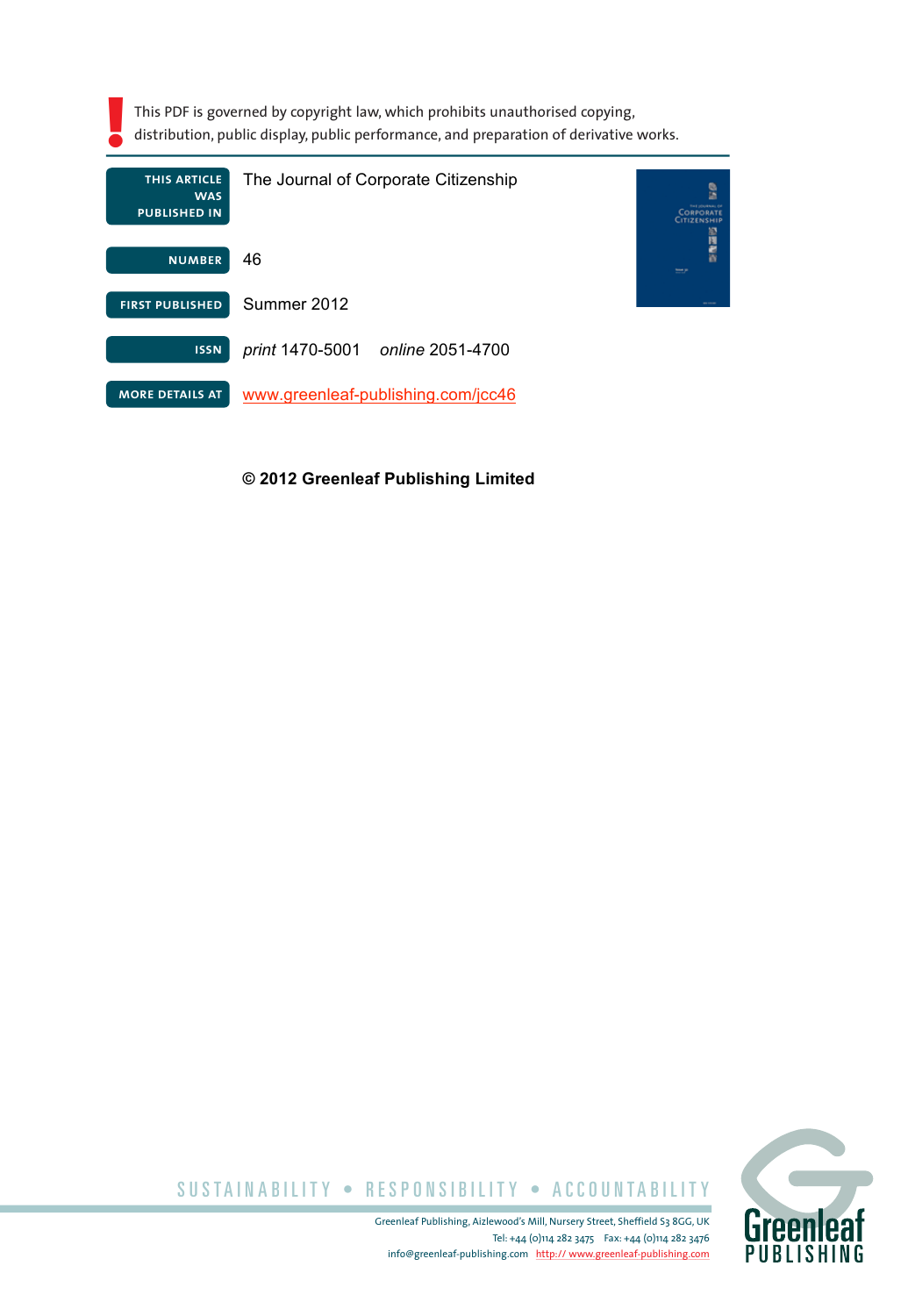# **Mirror Flourishing and the Positive Psychology of Sustainability+**

**Issue 46** Summer 2012

David Cooperrider and Ronald Fry *The Fowler Center for Sustainable Value, Case Western Reserve University, US*

**We do not act rightly because we have virtue or excellence, but we rather have those because we have acted rightly. We are what we repeatedly do. Excellence, then, is not an act but a habit (Aristotle).**

in a world where just about every corporation is going greener and more socially responsible, and where many have found that building a better world and building a stronger business indeed go hand in hand, it is time for scholars and managers alike to explore the impact of sustainability action on the workforce and people; that is, to study exactly how the quest for sustainable value affects the human side of enterprise. If, as Aristotle observed, we are what we repeatedly do—and if much if not most of our waking lives is spent in the context of organisations—then what happens to us when we are engaged in organisations that are leading and breaking the sustainability barrier?

Let's imagine Company 'A', which is seen as an industry laggard; that is, a sincere commitment to sustainability is nowhere to be found in the organisation's strategies, priorities, supply chain commitments, culture or operational realities—and the world knows it. Then there is Company 'B', which, on the other hand, is increasingly recognised as an industry-wide model, where the sustainable value lens is not a 'bolt-on' but is deeply embedded and has propelled new sources of innovation and entrepreneurship. Now ask yourself: will there be a difference in these two organisations, on the inside of the enterprise, in terms of the human dimension? Which organisation will bring out the best in people? And more importantly in terms of nuance and reality, why and how, and under what conditions?

This special issue of the *JCC* explores the proposition that the quest for sustainability is *the most significant human development opportunity of the 21st century*—and that when people learn about and work toward building a sustainable world they too are poised to flourish in ways that elevate innovation, personal excellence and workplace well-being. Put another way, corporate citizenship is not only about serving or satisfying external stakeholders, it is also core to individual flourishing inside the firm. Sustainable value creation and shared well-being might well reinforce and work both ways and thereby raise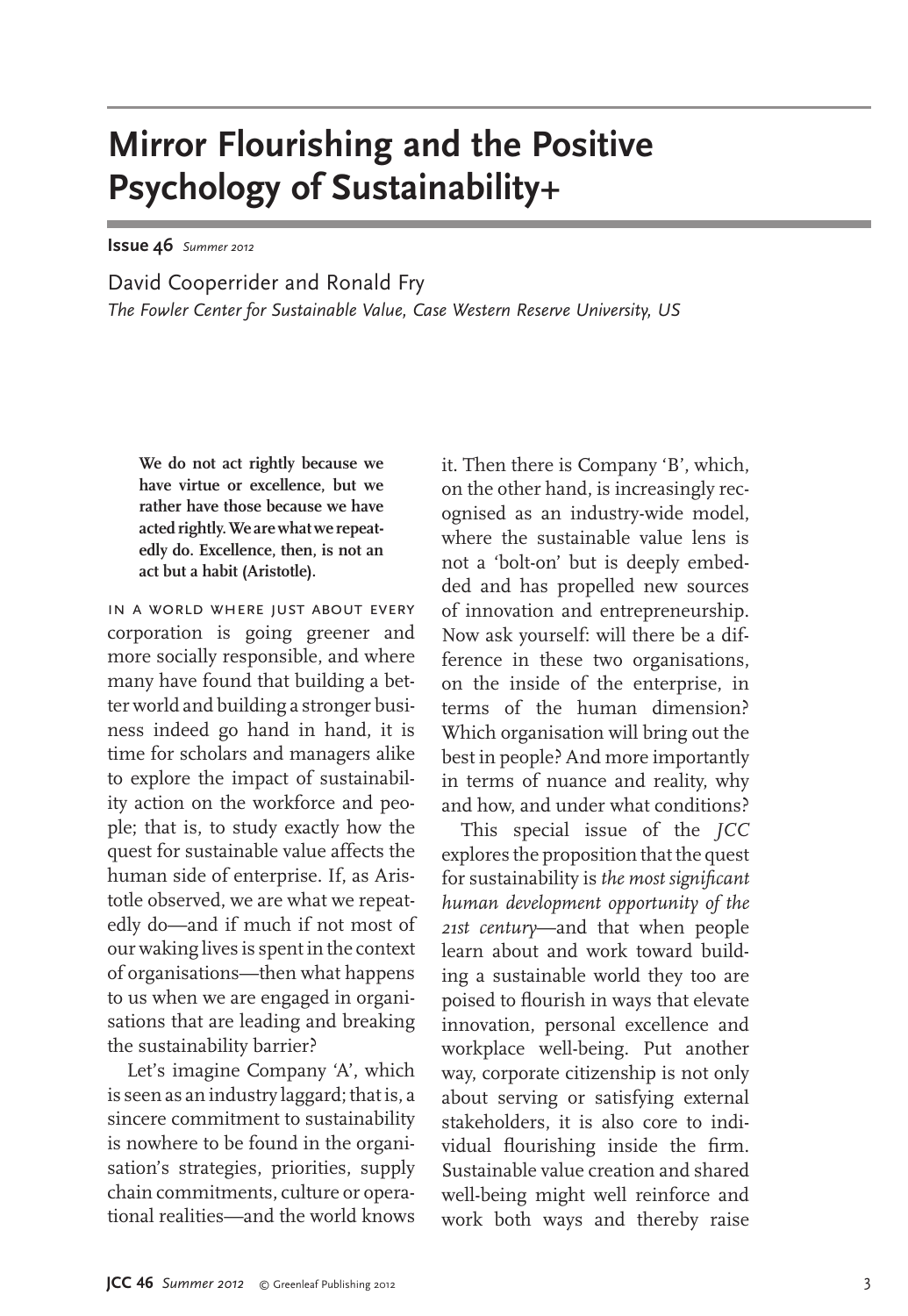a far-reaching exploration: what is the link between advancing sustainability for a flourishing Earth and the flourishing of the human side of enterprise? And how might new scholarship on the *positive psychology of human strengths* shed light on this important but under-researched dynamic? *How*, precisely, might an organisation's quest for sustainable value bring out the best not just on the outside—helping to advance a better society or world—but also bring out the best on the 'inside'—in the flourishing of people, the quality of their relationships, their health and wellbeing, their motivation and performance, and their capacity for growth, resilience and positive change?

#### **A time for interdisciplinary bridge building**

Three things propelled the vision for this special issue.

First, the real world of business is where it is happening. For over 30 years the two of us have been active in the applied side of organisation change theory, helping to guide strategic planning and major organisation development initiatives in organisations such as National Grid, Apple, Sherwin Williams, Fairmount Minerals, Walmart and the UN Global Compact including companies such as Novo Nordisk, Telefonica and Royal Dutch Shell (Cooperrider and Fry 2010.) Obviously, in these 30 years in the field of management, we have seen many developments: the birth of the World Wide Web; re-engineering of the corporation; participative management;

the quality revolution; and many more. Because of our social science background we've had a keen interest in how each particular management innovation affected the human factor—things like inspiration and hope, engagement, entrepreneurship and innovation, and collaborative capacity. And herein lies our number one observation from the real world that has been most striking: *there is nothing that brings out the best in human enterprise faster, more consistently or more powerfully than calling the whole organisation to design sustainability solutions to humanity's greatest challenges*. Indeed, we've completed more than 2,500 grounded theory interviews into 'business as an agent of world benefit' (Fry 2008) and have helped lead over 100 sustainability initiatives via our Appreciative Inquiry large group summit methodology (Ludema *et al*. 2003; Cooperrider 2012). And in all of this, one essential observation is palpable: the human factor comes most alive when, in the words of Fairmount Minerals CEO Chuck Fowler, the call is, 'to do good, do well'. But beyond broad assertions or a myriad array of anecdotes of industry-leading stars such as Chuck Fowler's Fairmount Minerals (a company that was named top corporate citizen in the United States by the Chamber of Commerce in 2005 and is being featured over and over for its high performance in magazines such as *Leadership Excellence*; see Cooperrider and Laszlo 2012a), *how* are we to more deeply and in a more nuanced manner understand the dynamic? Under what conditions does the call to sustainability elevate, magnify and refract the best in human beings?

Fortunately there is a field that is asking the fundamental questions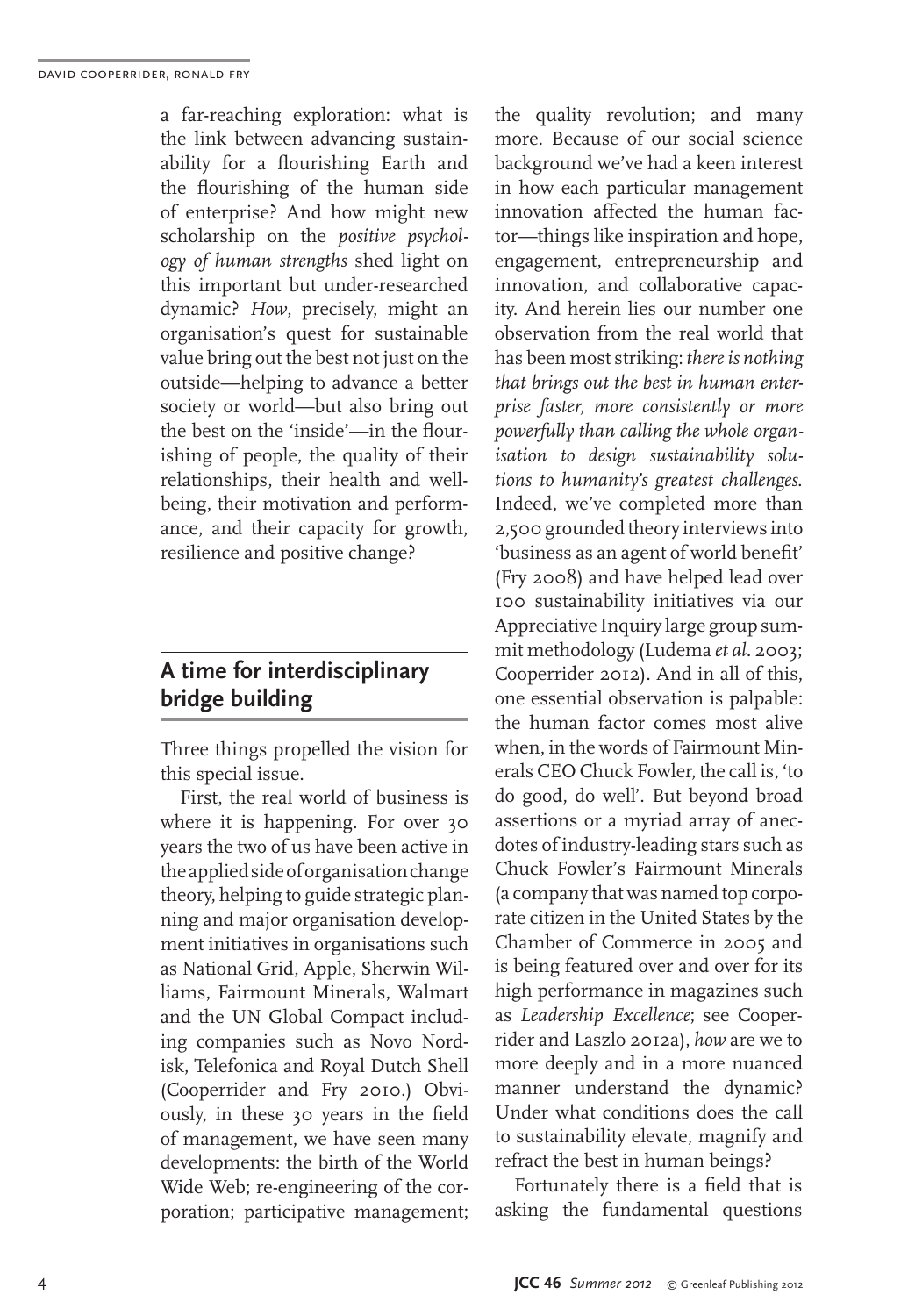related to the study of the best in human life, and a bridge between this rapidly growing science and the domain of corporate citizenship is poised and ready to be built. This was the second, and more academic, reason for this volume: to bring the fundamental questions, findings and constructs of the burgeoning field of positive psychology into juxtaposition with the field of corporate citizenship and its future agenda.

Positive psychology is the scientific study of the good life—what is it, where is it happening and what nurtures it—including the strengths and systems that enable individuals and communities to thrive. The field is founded on the belief that people want to lead meaningful and fulfilling lives, to cultivate what is best within themselves and others, and to enhance their experiences of love, work and play. Positive psychology, at the founding stages, sets forward three central pillars of concern: the study of positive emotions; the identification of positive individual traits or strengths; and the discovery and design of positive institutions (Seligman and Csikszentmihalyi 2000). Understanding positive emotions entails the study of contentment with the past, flourishing in the present and hope and optimism for the future (Fredrickson 2003). Understanding positive individual traits consists of the cataloguing and study of our highest human strengths and virtues, such as the capacity for love, courage, ethical compassion, resilience, creativity, curiosity, integrity, self-knowledge, justice, spirituality and wisdom (Peterson and Seligman 2004). Understanding positive institutions entails the study of how organisations and communities themselves

can become vehicles for the elevation, magnification and refraction of our highest human strengths *beyond the organisation* and out into the world (Cooperrider and Godwin 2011.) In their article christening the new focus on the scientific study of the best in life, Seligman and Csikszentmihalyi (2000: 7) suggested that over 80% of human science research had been on human deficit—pathology, what's wrong with the human being, anger, fear, weakness, depression, damage and the like. Psychology has in fact made great strides in the treatment of suffering and damage, because it became consumed with a single topic—mental illness—and in some ways it has done fairly well with it. 'But this progress has come at a high cost' writes Martin Seligman (2002: ix):

Relieving the states that make life miserable, it seems, has made building the states that make life worth living less of a priority . . . you have probably found the field of psychology to be a puzzling disappointment. The time has finally arrived for a science that seeks to understand positive emotion, build strength and virtue, and provide guideposts for finding what Aristotle called the *good life*.

This is why positive psychology has been called a revolution. It reverses the 80/20 ratio in our research priorities. Imagine a field that does not ignore the worst in human affairs, but also is not shy or apologetic about studying the best or cultivating 'a scholarship of the positive' (Cooperrider and Srivastva 1987). Kim Cameron and Marc Lavine (2006) call the key conceptual tool the **positive deviance** continuum. It helps elevate inquiry. It does not represent a single theory, but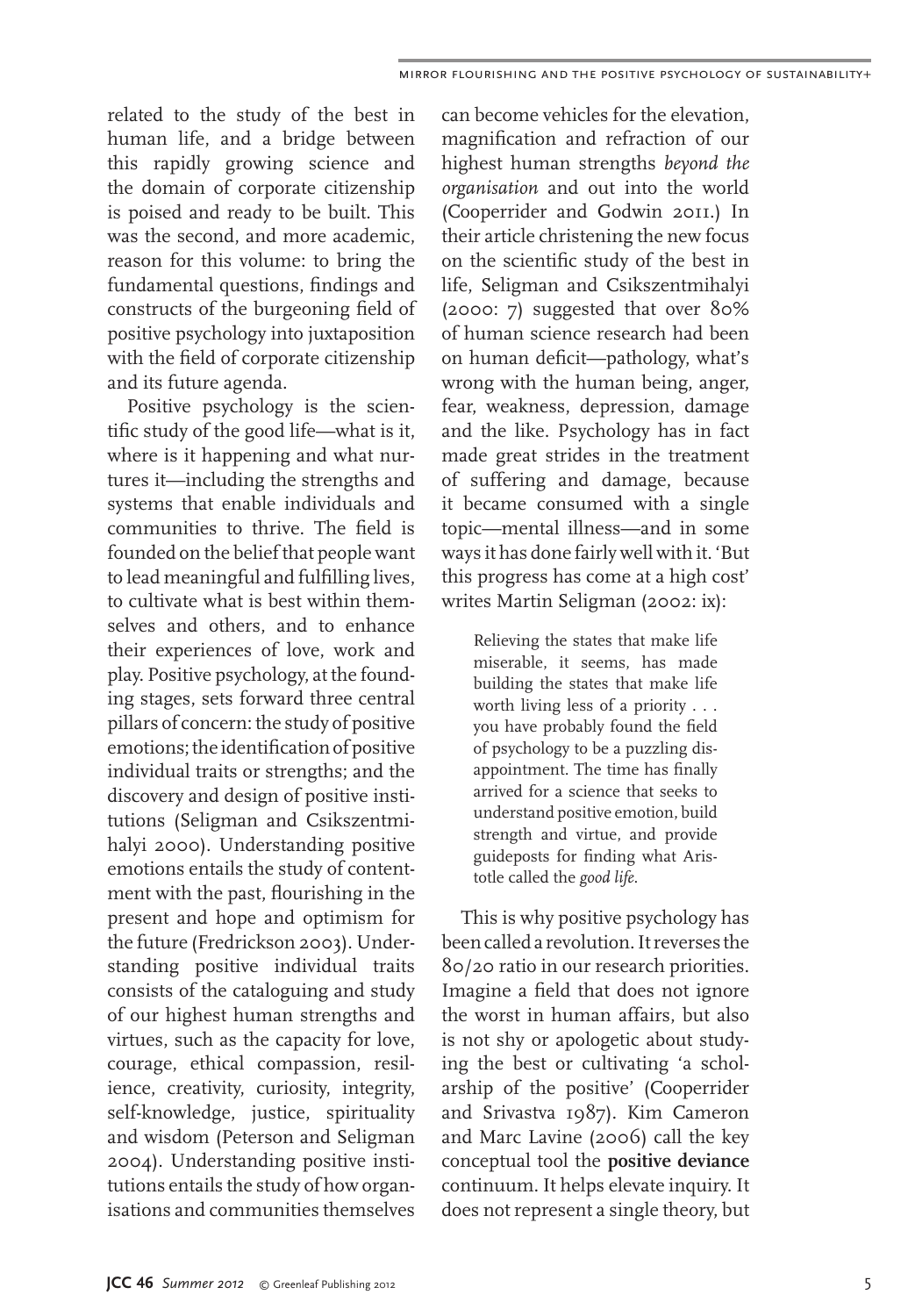provides a heuristic for climbing to the top of the ladder phenomenon dynamics described by words such as excellence, thriving, flourishing, lifegiving, flawless and extraordinary. Take for instance the study of 'health'. At the lower or left part of the continuum would be a focus on *disease*. In the middle there is a shift to questions of normality or *health*. And at the higher end of the continuum the questions go further—the topic might well transform into a research study of *thriving* (see for example Fuhrman's study of Super Immunity [2011]). Or let us consider another example. At the far left we find the topic of corporate *corruption*. In the middle, a more normal state of corporate *citizenship*. How might we 'frame' the positive psychology topic on the right? How about a research study into *business as an agent of world benefit*—a research study focused on discovering what it looks like and where it is happening? For example, we could look at a business as a force for peace in high conflict zones and what are the enablers. the motivations and the outcomes or effects? Indeed it is here in the search for *positive deviance*, that some of the most exciting writing of our field is now taking place (cf. Prahalad 2004; Sisodia *et al*. 2007; Thatchenkery *et al*. 2010; Elkington 2012). With this special issue we hope to extend and advance this kind of anticipatory theorising, with the idea that patterns for the future can be found in the texture of the actual.

The third, and final, source of inspiration for this special issue was a series of ten lectures that I (David Cooperrider) did in Australia with Marty Seligman. Hosted by the professional services firm, PWC, we

spoke in concert to executives in the financial industry, the healthcare industry, manufacturing, education and information technology. Professor Seligman shared the preliminary outline of what would become his next major book, *Flourish: A Visionary New Understanding of Well-Being*  (2010), and I shared the theory of how we become what we study; that is, how our appreciative inquiries into the true, the better and the possible actually create a momentum and new language of life for scientific construction of social reality. We explored the many pillars of flourishing and Marty shared the well-researched dimensions of the good life through the acronym PERMA. In many respects the PERMA model represents a great summation of the extraordinary findings of positive psychology from the last decade. **P** stands for the study of positive emotion and explores questions such as 'what good are positive emotions such as hope, inspiration and joy?' **E** signifies 'the engaged life' or a life where our highest strengths are engaged, and how this pillar of well-being and growth is actively applied to the workplace. **R** underscores high-quality relationships and the centrality of the 'other' in a theory of flourishing. **M** is all about the role of meaning making and how, without a life of meaning and purpose, there can be no deep sense of flourishing. And finally **A**, or accomplishment, is about the part of human happiness or well-being that is not fleeting but enduring.

Following PERMA's introduction, it was my turn to explore not just the individual psychology but also the relevance for institutions. What surprised even me was this: every one of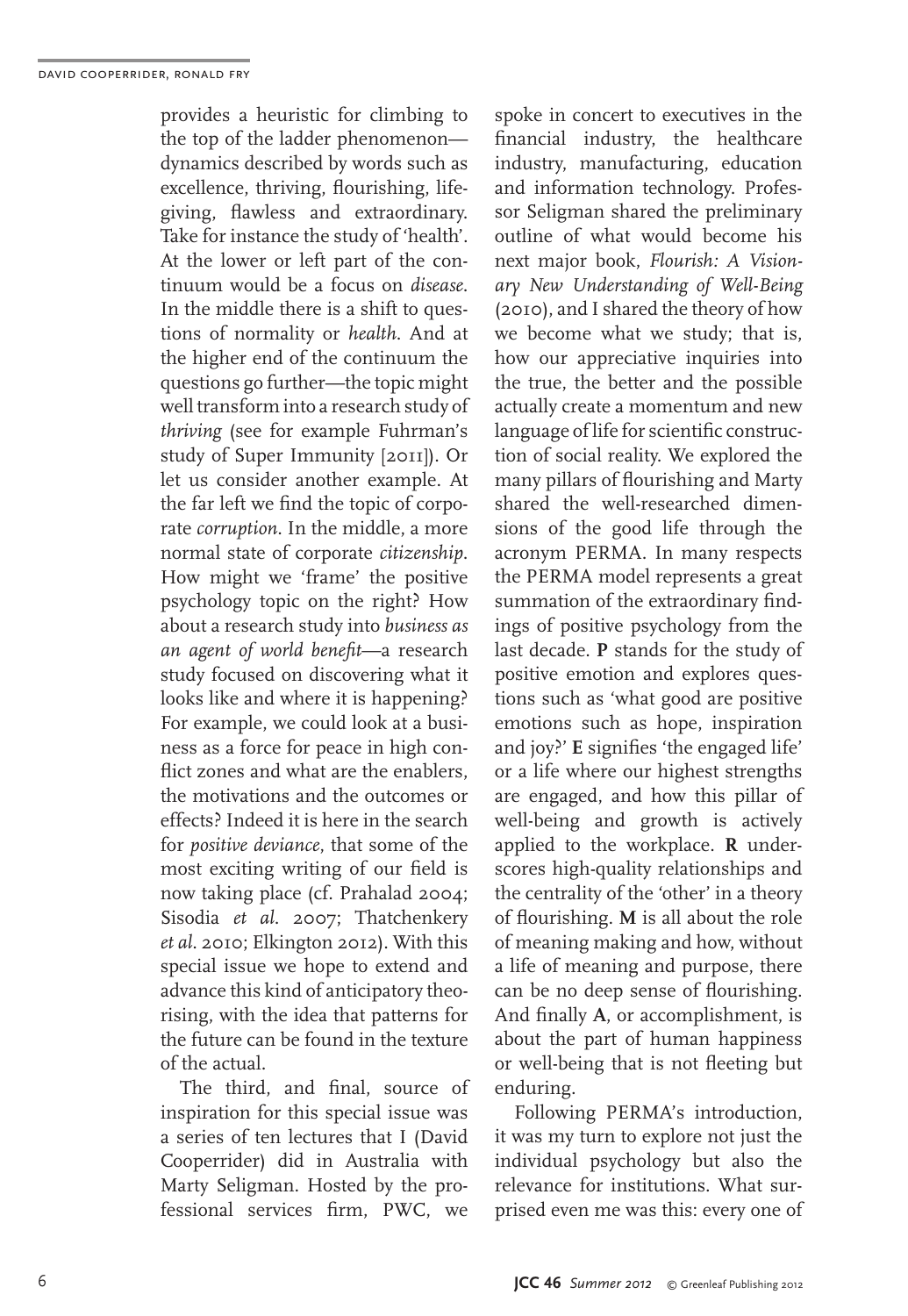the examples I shared of the human side of enterprise coming alive was from organisations leading the way in the sphere of corporate citizenship and sustainable value. In the video clips I shared from real life—scenes from our appreciative inquiry summits with Kofi Annan and 500 leaders of the Global Compact, or our whole system-in-the-room summits with cities, such as Cleveland's designing 'a green city on a blue lake', or our work with whole states, such as the work with Massachusetts Governor Deval Patrick who convened with National Grid more than 300 energy organisations to design the pathway to renewable energy transformation—in each case, what we observed and tracked over time was a significant rise on each of the dimensions of PERMA's flourishing. And while we often think or talk as if it is going to be people of higher consciousness, character or advanced spiritual development that will lead the way to a better world of sustainability or flourishing Earth, what we were seeing was the reverse movement in action*. As people come together to accomplish 'doing good' out there—that is, concentrating and connecting their strengths in the service of building a better organisation, or city or world—they too begin to activate the PERMA mechanisms for their own and others' flourishing.*

## About this issue and the **proposition** of **mirror** flourishing

The nine articles to follow provide an exploration into the sustainability or

S-PERMA link we have termed **mirror flourishing***.* We could have labelled it many other things and we considered them all—reverse flourishing, positive transference, the so-called helpers high, reflexive flourishing, or the hypothesis on 'why good things happen to good people'. (See Stephan Post's (2007) comprehensive review and see Boyatzis and McKee 2005 on the concept of **resonance** in leadership.)

But the word 'mirror' seemed to offer a richness we were looking for. In recent neuroscience, for example exploring the relationship between connections and contagion, there has been the conceptualisation of a biological basis for empathy, the spread of emotion and interaction consonance. It's called the mirror neuron system where physical parts of the brain light up when we merely observe a tennis match—just *as if* we were ourselves actually playing the match (Christakis and Fowler 2009.) The discovery of the mirror neuron is shaking up numerous scientific disciplines, shifting the understanding of culture, empathy, philosophy, language, imitation and the spread of happiness across networks in a synchronised or consonant way. The concept of the mirror neuron helps explain the dynamic of consonance across living systems, the property of being alike, in harmony with, becoming at one with or *a growing together.* Of course this growing together can work for good and ill. When our companies are involved in destroying nature or value in the world—think for example of how the people of BP were and still are feeling in relation to the horrifying images of the Gulf of Mexico oil spill—the human side of that enterprise might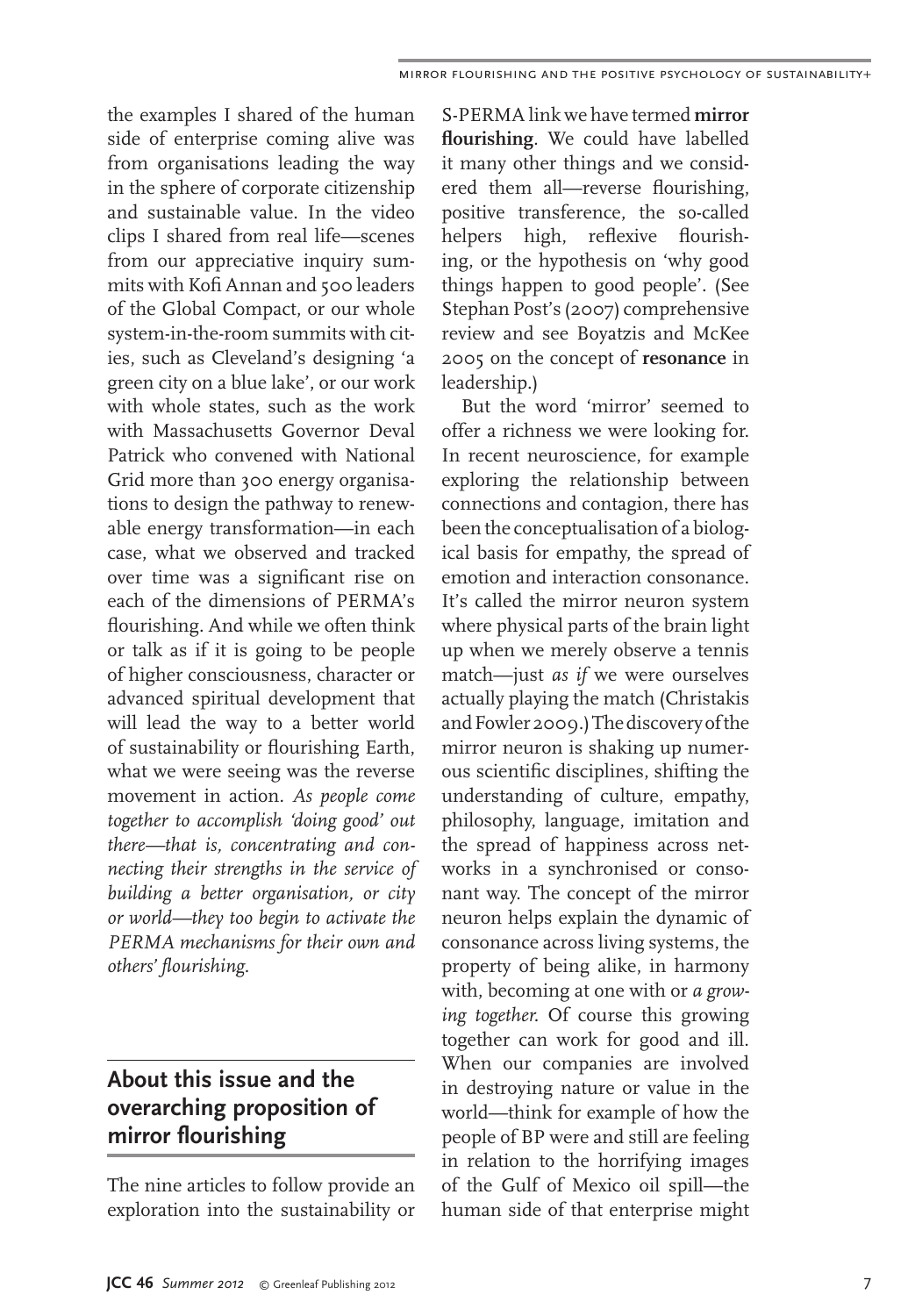enter a state of dissonant discontent or languishing, the very opposite of flourishing.

Mirror flourishing suggests an intimacy of relations between entities to the point where we can posit that there is no outside and inside, only the creative unfolding of and entire *field of relations* or connections. As Martin Buber (1937) once wrote, 'In the beginning is the relationship'. In a similar manner the metaphor of the mirror neuron helps us erase the traditional boundaries of separation. *We define mirror flourishing as the consonant flourishing or growing together that happens naturally and reciprocally to us when we actively engage in or witness the acts that help nature flourish, others flourish, or the world as a whole to flourish.* Mirror flourishing is more than a tangential episode; it is a predictable and observable trajectory. It is, in short, a developmental force: we can consciously create a flourishing workplace by working to build a better world that flourishes. And this, as we shall see, is a testable hypothesis: people that experience themselves, their organisations and their relations as successfully and innovatively working to build a more sustainable future will experience higher levels of well-being as expressed by the many dimensions of PERMA or flourishing.

The implications of this hypothesis are enormous. The phrase *do good to do well* becomes more than a social responsibility mantra. Of all the things that bring out the best in human beings, a principle one is the mirroring effect that happens when we help bring out the best in nature and others. The reality of mirror flourishing, when it is experienced most authentically and frequently, might well be the

human development *business opportunity* of our time. In more common parlance, what we are seeing emerge is an incomparable way to engage and turn on the entire workforce—where people come alive vitally and on fire with purpose, meaning, hope, inspiration and intrinsically motivated accomplishment. Mirror flourishing speaks to the unified and integral twoway flow between business and our world—this fundamental blurring of the boundaries of 'in here' and 'out there'—and the possibility that when we help life 'out there' to flourish we cannot help but benefit ourselves as well. Outside of the CSR literature, even without a name, there are now over 500 scientific studies on this doing good/doing well dynamic (Post 2007). Peter Drucker spoke to the intimate, inseparable two-way flow when he declared: 'a healthy business and sick society are hardly compatible' (Drucker 2008).

### **Toward sustainability + flourishing**

With this as background, there are three main threads that run through the contributions to this volume. The first thread involves the mechanisms of mirror flourishing, including powerful research on the business case and how corporate sustainability catalyses engagement, productivity and workplace well-being. The second thread involves a major proposal for the next stage or North Star for our field (see especially Chris Laszlo and the Fowler Center Distinguished Fellows 2013 [this issue]). Here the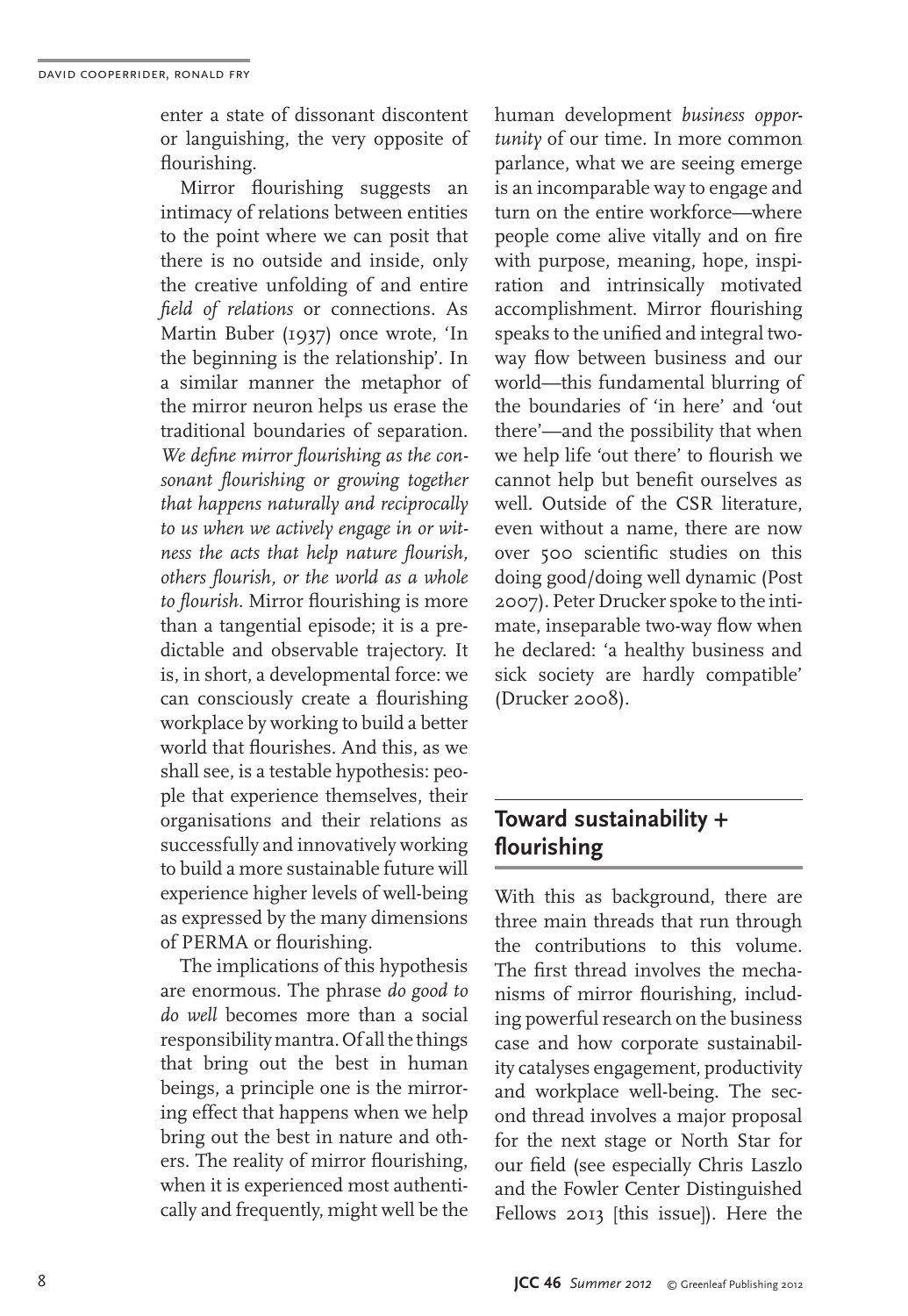proposition is that our language is holding us back and that the time has come to advance beyond the language of sustainability and less harm, to a focusing on prosperity and flourishing. As Wittgenstein once suggested, the limits of language are the limits of our worlds—that 'words enable worlds' (Cooperrider *et al*. 1995). Here key definitions of sustainability+ are explored, the stages of the sustainability revolution are outlined, and the bar is raised as we are given a glimpse of what's coming. It's a shift that is about to happen—the shift from sustainability to flourishing. It's exciting. It's big. And it's happening. When sustainability is constructed or defined simply as surviving, it loses its capacity to inspire. But when sustainability is seen not as surviving, but thriving, whole new vistas rapidly emerge including a reunion with the spiritual dimensions or higher reaches of humanity's sense of meaning, purpose and significance. The third thread is all about the 'how to'. Powerful tools from the micro to the macro management levels are explored including what we are learning about moving beyond stakeholder dialogue to multi-stakeholder design. Mirror flourishing happens most powerfully, as demonstrated in the cases and examples written about by our authors, when organisations go beyond talk. It happens when people *see outcomes*—when they are engaged beyond dialogue and move into coaction. For instance, the city of Cleveland's Mayor, Frank Jackson, has employed what's being called 'The Sustainable Design Studio' where citizens, regulators, business executives, universities and design thinkers come together each year to design prototypes for creating an economic

engine to empower a 'green city on a blue lake' (Michener 2009.) These gatherings are not about just thinking and planning together, they are about doing together. It has been said that action is the antidote to despair, but it is more. 'I've never seen this city come so alive', said the Mayor, 'than when we bring the whole system into the room to build a green city/blue lake future for our children and children's children'. Consider the early pioneering days in America, when whole communities would assemble to build their neighbour's barn together. More than talk, people could see their collaborations and physical designs resulting in something, including their own mirror flourishing as people. 'That's when the best in human systems emerges', said the Mayor, 'the best plan is the plan you do'.

#### **Treasure curiosity and raise** *<u>your own questions</u>*

While diverse in scope, each of these articles helps us understand the positive psychology of sustainability  $+$ flourishing. There are several ways of reading the volume. The first is as if each article stands alone—which, of course, they do quite well. Another way is to listen for echoes and to listen for the larger theoretical structure. For example, you might remember the acronym PERMA when you engage with the articles to follow. In many ways—the study of positive emotions, engagement, relationships, meaning and accomplishment as the five pillars of human flourishing—it serves to represent the great summing up of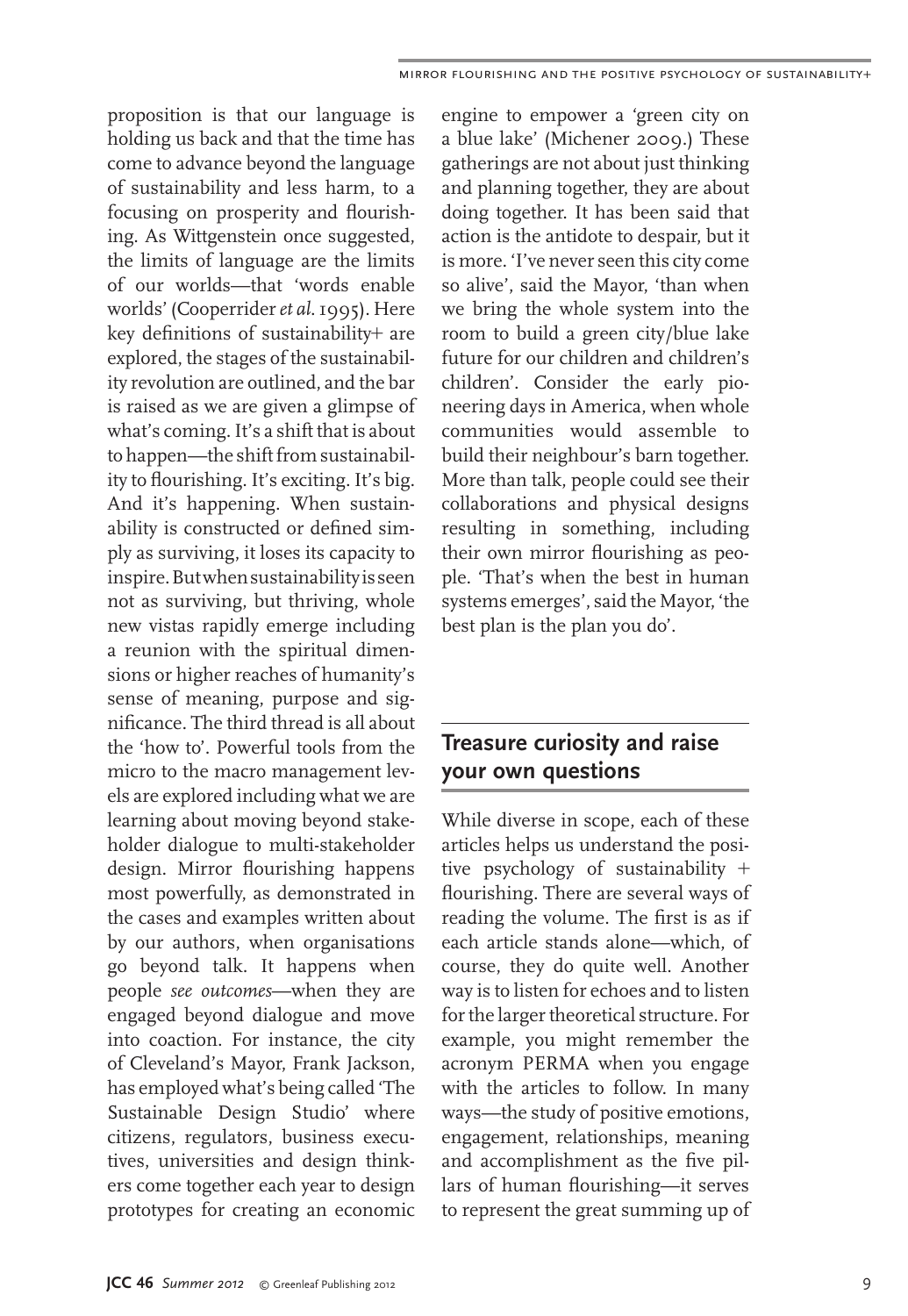positive psychology today. But, until this volume, positive psychology has been missing something major. Positive psychology, as a discipline, has been largely silent on nature, on the sustainability revolution, and on possibilities and potentials of corporate citizenship to advance the best in life. However, the bridge is inevitable. Too many positive things happen to people, their relationships and their innovation capacities when they work on sustainable development and design. So you might take notes on the variables our authors propose. And ask your own questions. Why and how does sustainability at the higher levels of the positive deviance continuum actually drive new levels of engagement (Lavine 2012)? Why and how does socially and environmentally significant corporate action ignite the contagious emotions of hope, inspiration, motivation and gratitude—and help move us beyond a sense of work as a job, to an experience of work as meaningful and more of a calling? Why would you find greater values alignment, service to the customer and attention to quality in organisations that are focused on sustainable innovation? How do you think the employee in one of the studies reported here felt when he came up with an idea that saved his company US\$1 million and advanced, at the same time, his community's toxic river clean-up and doubled its recycling rates? And why are companies such as Dow, Saatchi & Saatchi S and Walmart embedding sustainability not just at the strategy levels but at the most personal individual levels with tools such as the personal sustainability plans (PSPs) where people take sustainably significant actions

in their personal lives, their family lives and their community lives? Does flourishing via the waypower of *sustainably significant action* flow through networks, just as a virus might? Perhaps. In fact the positive psychology of networks shows that when a friend living less than a mile away becomes happy, it can increase the probability that you are happy by 25%—in other words, our emotions and states of well-being, even dimensions of our physical health, flow quietly through our connections. Social and ecological networks with the more-than-human world are sensitive, intricate and perhaps even hardwired. The *Positive Psychology of Sustainability*! asks us to explore such mirroring.

Finally, might the reversal of so much of the active disengagement in the workplace, as well as depression in our culture at large, be easier to accomplish than we think? Imagine the mirror flourishing effect of sustainable value initiatives reverberating, scaling up and amplifying—and along with it the advancement of psychological health and subjective well-being. Imagine sustainability work becoming actively harnessed as a massive human development leverage point—again in broad recognition of the fact that, as Aristotle so long ago suggested, 'We are what we repeatedly do'.

So be forewarned. Everyone involved might catch a large dose of thriving when our organisations and larger systems attend habitually and repeatedly work to advance the flourishing of nature, our society and our inseparable life-giving interconnections. If life's true nature is wholeness, and if this oneness is sacred, then systemic sustainability will become an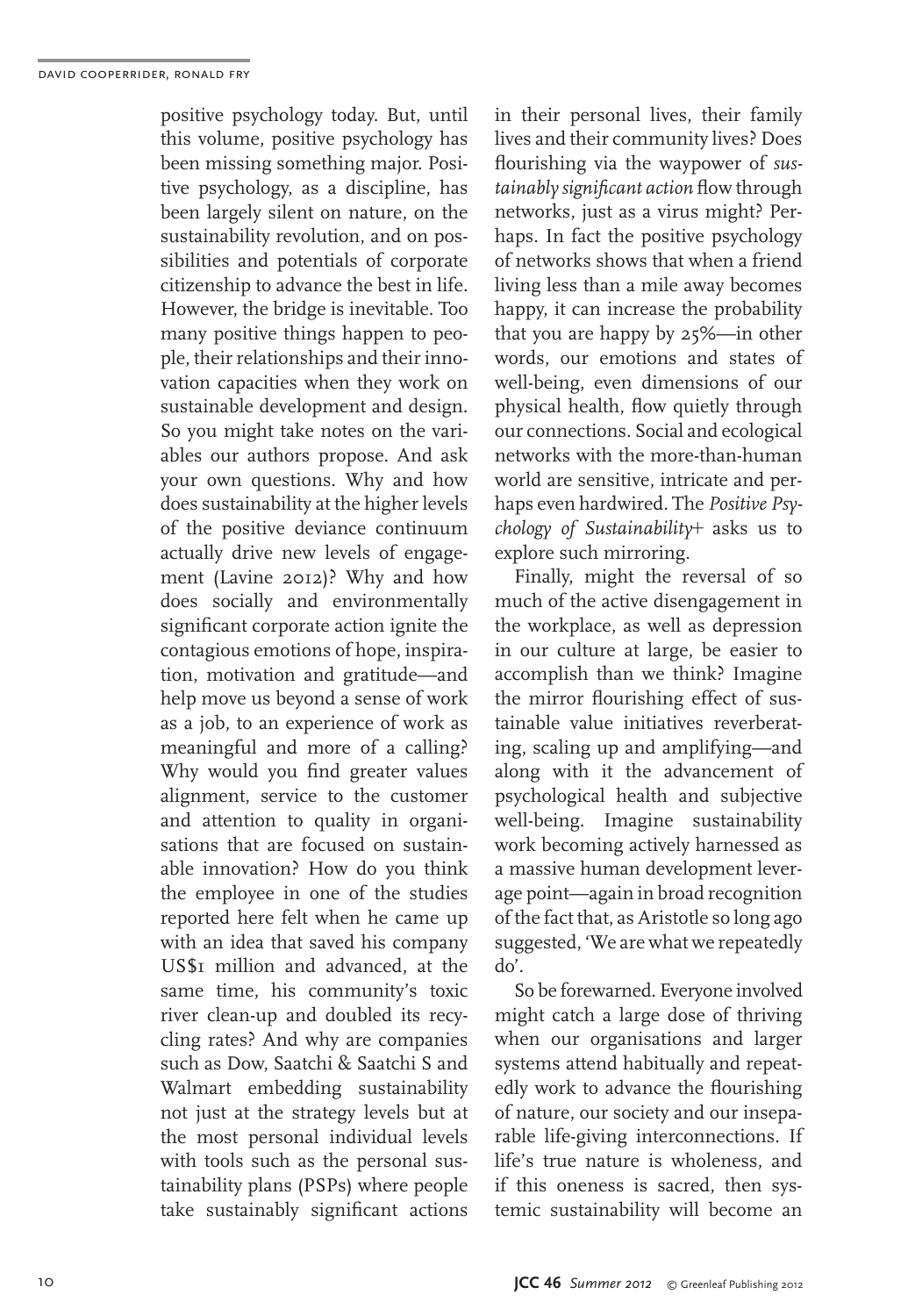irrepressible force for expanding our understanding of positive psychology and for calling out the best in human systems.

#### **References**

- Boyatzis, R.E., and A. McKee (2005) *Resonant Leadership: Renewing Yourself and Connecting with Others through Mindfulness, Hope and Compassion* (Boston, MA: Harvard Business School Press).
- Buber, M. (1937) *I and Thou* (New York: Scribner's, 1958).
- Cameron, K.S. and M. Lavine (2006) *Making the Impossible Possible: Leading Extraordinary Performance, The Rocky Flats Story* (San Francisco: Berrett-Koehler).
- Christakis, N., and J. Fowler (2009) *Connected: How Your Friends' Friends' Friends Affect Everything You Feel, Think, and Do* (New York: Little, Brown).
- Cooperrider, D. (2012) 'The Concentration Effect of Strengths', *Organizational Dynamics* 42.2 (April-May 2012): 21-32.
- Cooperrider, D.L., and R. Fry (2010) 'Designinspired Corporate Citizenship', *Journal of Corporate Citizenship* 37 (April 2010): 3-6.
- Cooperrider, D., and L. Godwin (2011) 'Positive Organization Development', in K. Cameron and G. Spreitzer (eds.), *The Oxford Handbook of Positive Organizational Scholarship* (Oxford, UK: Oxford University Press).
- Cooperrider, D., and C. Laszlo (2012a) 'Innovations New Frontier', *Leadership Excellence Magazine* 29.3: 14-15.
- Cooperrider, D., and C. Laszlo (2012b) 'The Sustainable Design Factory', *AI Practitioner: International Journal of Appreciative Inquiry* 14.2 (May 2012): 29-34.
- Cooperrider, D.L., and S. Srivastva (1987) 'Appreciative Inquiry in Organizational Life', in W. Pasmore and R. Woodman (eds.), *Research in Organization Change and Development* (Vol. 1; Greenwich, CT: JAI Press).
- Cooperrider, D.L., F.J. Barrett and S. Srivastva (1995) 'Social Construction and Appreciative Inquiry: A Journey in Organizational Theory', in D.M. Hosking, H.P. Dachler and K.J. Gergen (eds.), *Management and Organization: Relational Alternatives to Individualism*  (Aldershot, UK: Avebury).
- Drucker, P.F. (2008) *Management* (New York: Collins).
- Elkington, J. (2012) *The Zeronauts: Breaking the Sustainability Barrier* (London: Routledge).
- Fredrickson, B.L. (2003) 'The Value of Positive Emotions', American Scientist 91: 330-35.
- Fry, R. (2008) 'Business as Agent for World Benefit', *Develop (Ontwikkeling: Netherlands)* 3: 9-18.
- Fuhrman, J. (2011) *Super Immunity* (New York: Harper Collins).
- Lavine, M. (2012) 'Positive Deviance: A Method and Metaphor for Learning from the Uncommon', in K.S. Cameron and G. Spreitzer (eds.), *The Oxford Handbook of Positive Organizational Scholarship* (Oxford, UK: Oxford University Press).
- Ludema, J., D. Whitney, B. Mohr and T. Griffin (2003) *The Appreciative Inquiry Summit* (San Francisco: Berrett-Koehler).
- Michener, C. (2009) 'Mayor Jackson Pulls off an Amazing Feat With an Exhilarating Idea-Sparking Summit', *Cleveland Plain Dealer*, 23 August 2009: G-6.
- Peterson, C., and M. Seligman (2004) *Character Strengths and Virtues: A Handbook and Classification* (Washington, DC: APA Press and Oxford University Press).
- Post, S. (2007) *Why Good Things Happen to Good People* (New York: Random House).
- Prahalad, C.K. (2004) *The Fortune at the Bottom of the Pyramid: Eradicating Poverty through Profit* (Upper Saddle River, NJ: Wharton School Publishing).
- Seligman, M. (2002) *Authentic Happiness: Using the New Positive Psychology to Realize Your Potential for Lasting Fulfillment* (New York: Free Press).
- Seligman, M. (2010) *Flourish: A Visionary New Understanding of Well-Being* (New York: Free Press).